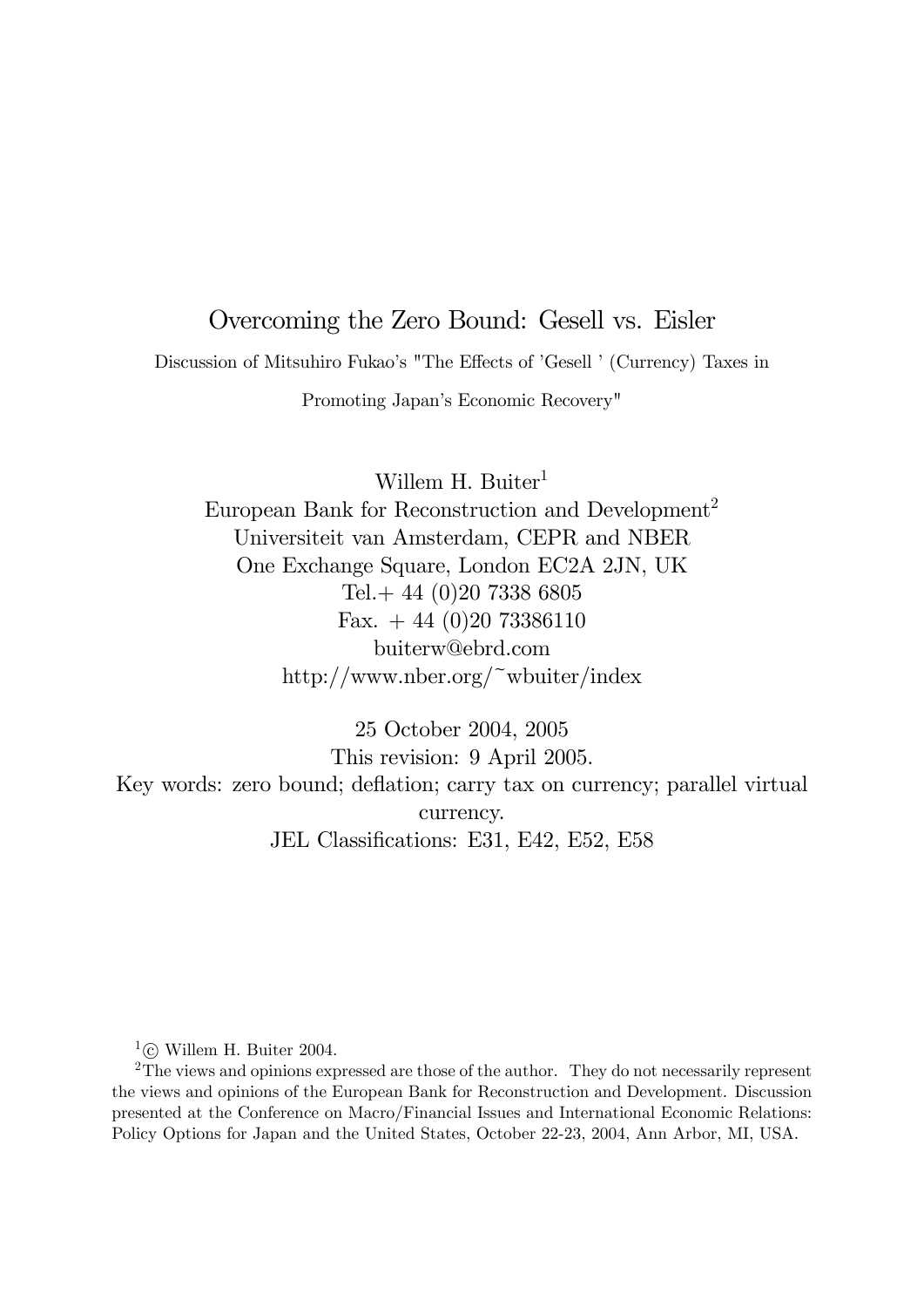#### Abstract

Despite the zero lower bound on the short nominal interest rate in Japan having become a binding constraint, conventional monetary policy in Japan, in the form of generalised open market purchases of government securities of all maturities, has never been pushed to the limit where all outstanding government debt and all current and anticipated future government deficits are (or are confidently expected to be) monetised. Open market purchases of private securities can create serious governance problems.

Two ways of overcoming the zero lower bound constraint have been proposed. The first is Gesell's carry tax on currency. The second is Eisler's proposal for the unbundling of the medium of exchange/means of payment function and the numéraire function of money through the creation of a parallel virtual currency. This raises the fundamental issue of who chooses or what determines the numéraire used in private wage and price contracts - an issue that is either not addressed in the literature or addressed incorrectly. On balance, Gesellís proposal appears to be the more robust of the two.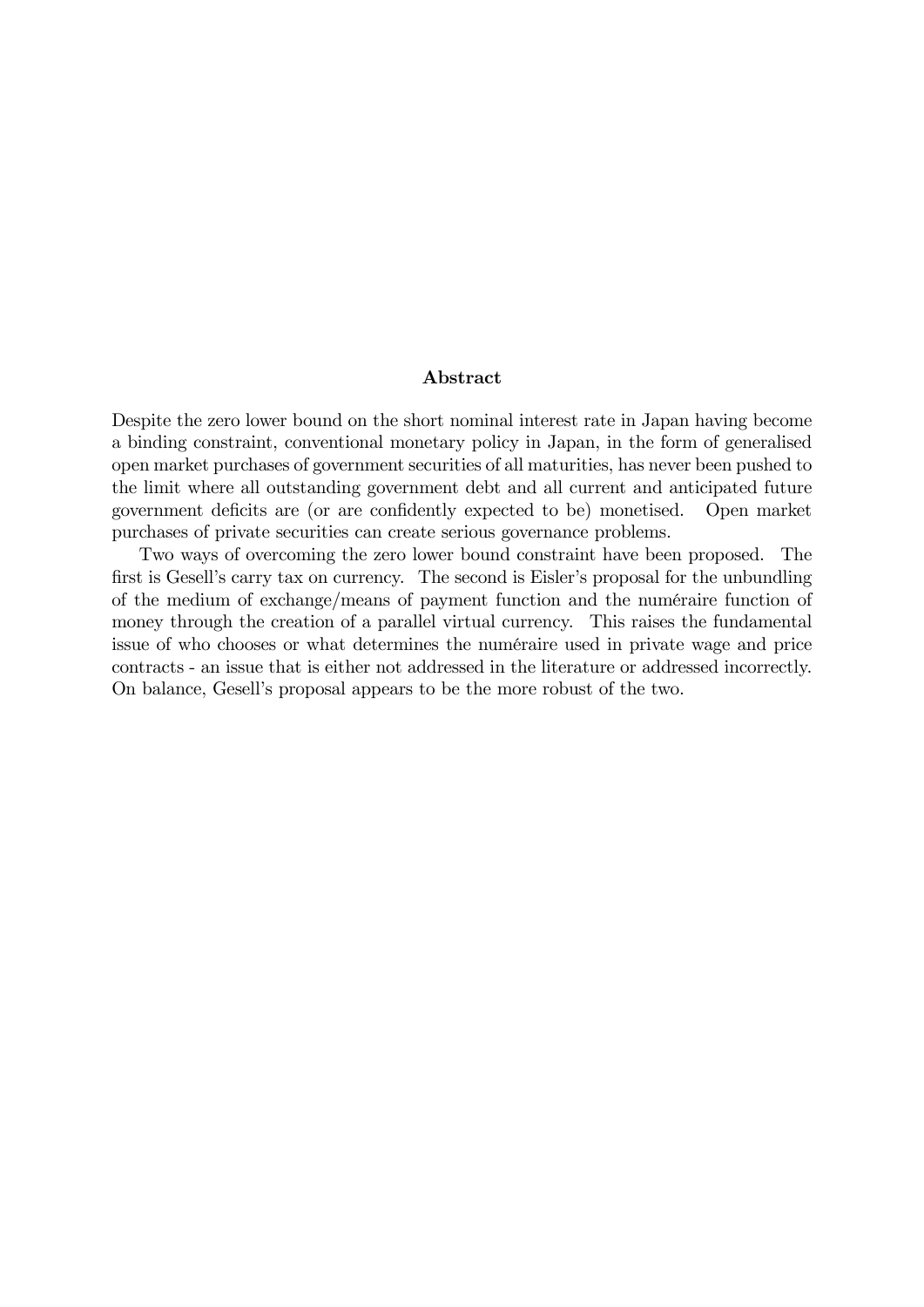Professor Fukaoís paper (Fukao (2004)) argues that in Japan, traditional interest rate policy has lost its potency because the zero nominal interest rate lower bound has become a binding constraint and because there has been a gradual acceleration of deáation in Japan. In what follows, deflation (inflation) means a declining (rising) CPI or other broad price index of currently consumed or produced goods and services. Asset price deáation will always be referred to by its full name. The second 'because' is no longer factually correct, since during 2004, the rate of deflation has been getting smaller in absolute value on most relevant price indices (CPI, GDP deflator and money wages). It does, however, remain true that the short-term risk-free nominal rate of interest continues to linger at zero - the official discount rate stands at 0.10 percent and the uncollateralized overnight call rate stands as close to zero as makes no difference. If conventional monetary policy is defined as short nominal interest rate policy, the scope for more expansionary conventional monetary policy has clearly been exhausted in Japan.

However, as I make clear in the next two sections, conventional monetary policy, defined to include generalised open market purchases has not been exhausted in Japan. The extension of these open market operations to purchases of private sector liabilities has been premature and regrettable. In Section 3 I note that, contrary to what Fukao proposes, only base money needs to be taxed. Other government Önancial liabilities should be purchased in exchange for base money. Section 4 reviews the Gesell carry tax on currency proposed by Fukao and Section 5 an alternative proposal for overcoming the zero lower bound on nominal interest rates due to Eisler.

## 1 Zero lower bound vs. liquidity trap

An economy is in a liquidity trap when monetary policy cannot influence demand, real or nominal. A necessary condition for this is that the short nominal interest rate is at its lower bound, zero in the case of currency. However, there are other transmission channels, including longer maturity nominal interest rates, current expectations of future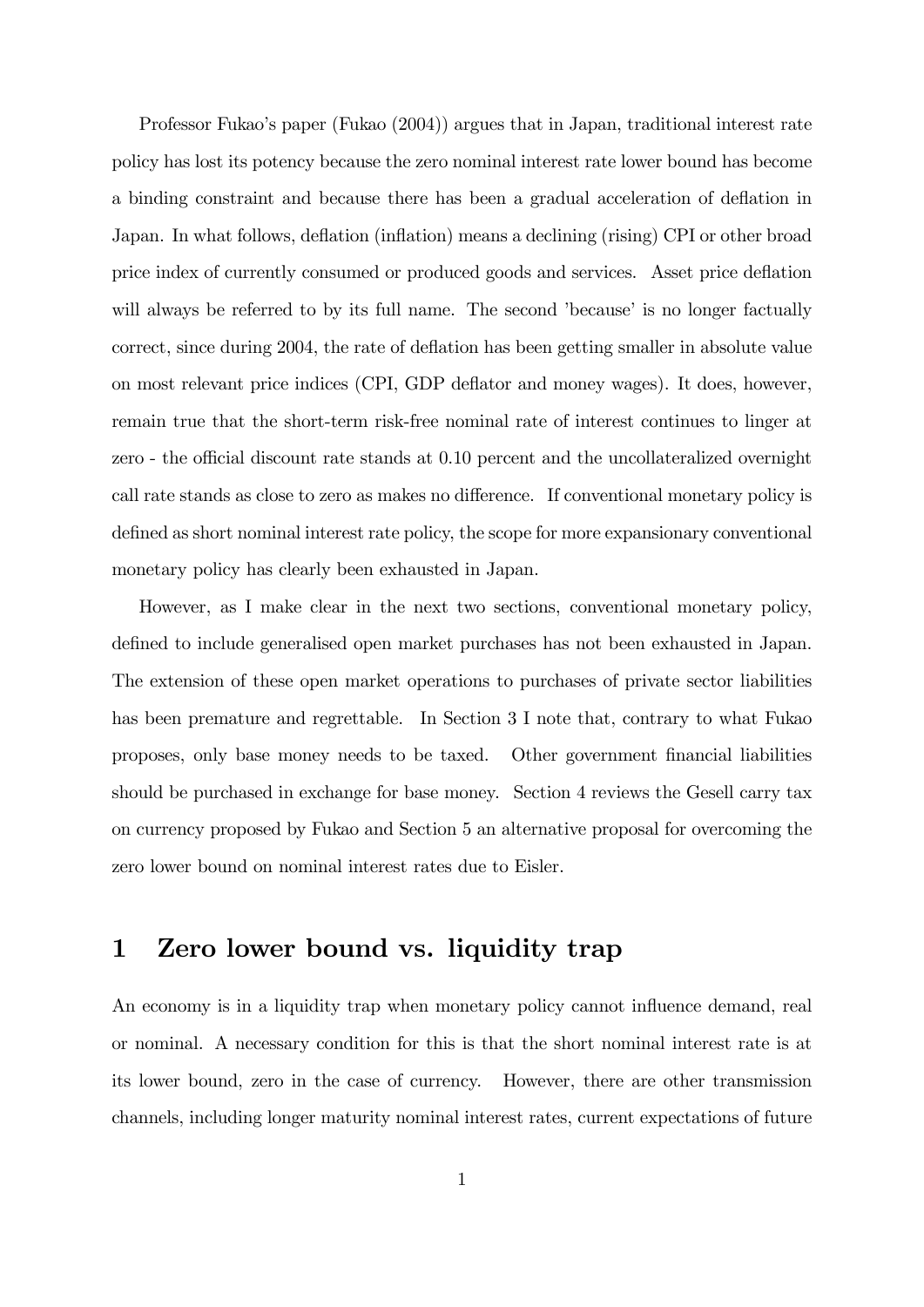short rates, wealth effects of base money issuance, the exchange rate and the credit channel. Since long-term nominal interest rates - even risk-free nominal interest rates currently stand at 1.5% (October 2004, 10 year maturity), Japan is not in a liquidity trap. The interest-rate channel of monetary policy can be operative at the longer end of the maturity structure through open market purchases of longer-maturity nominal debt instruments.

# 2 No fiscal unsustainability if outstanding public debt and future government deficits are monetised

Professor Fukao also refers to constraints on fiscal policy in the form of large government deficits and a high public debt to GDP ratio. This makes no sense, since the monetisation of the existing stock of public debt and of current and future government deÖcits are clearly policy options. In what follows, 'government' means the consolidated general government and central bank. The general government will be referred to as the Ministry of Finance.

Open market purchases of any and all interest-bearing government debt and its replacement in private portfolios with base money (currency and commercial bank reserves with the central bank) relaxes the government's intertemporal budget constraint. So does future issuance of base money. If all existing debt and future deficits are monetised, there can be no remaining government solvency or financial sustainability problem: base money is an asset to its (private) holder but not in any meaningful sense a liability of the issuer (the central bank as agent of the state). This is because base money is irredeemable or inconvertible: a given notional amount of base money does not constitute a claim on the issuer for anything other than that same amount of base money. Thus even if zero interest government bonds are from the point of view of the private holder perfect substitutes as stores of value for base money, they are not equivalent from the point of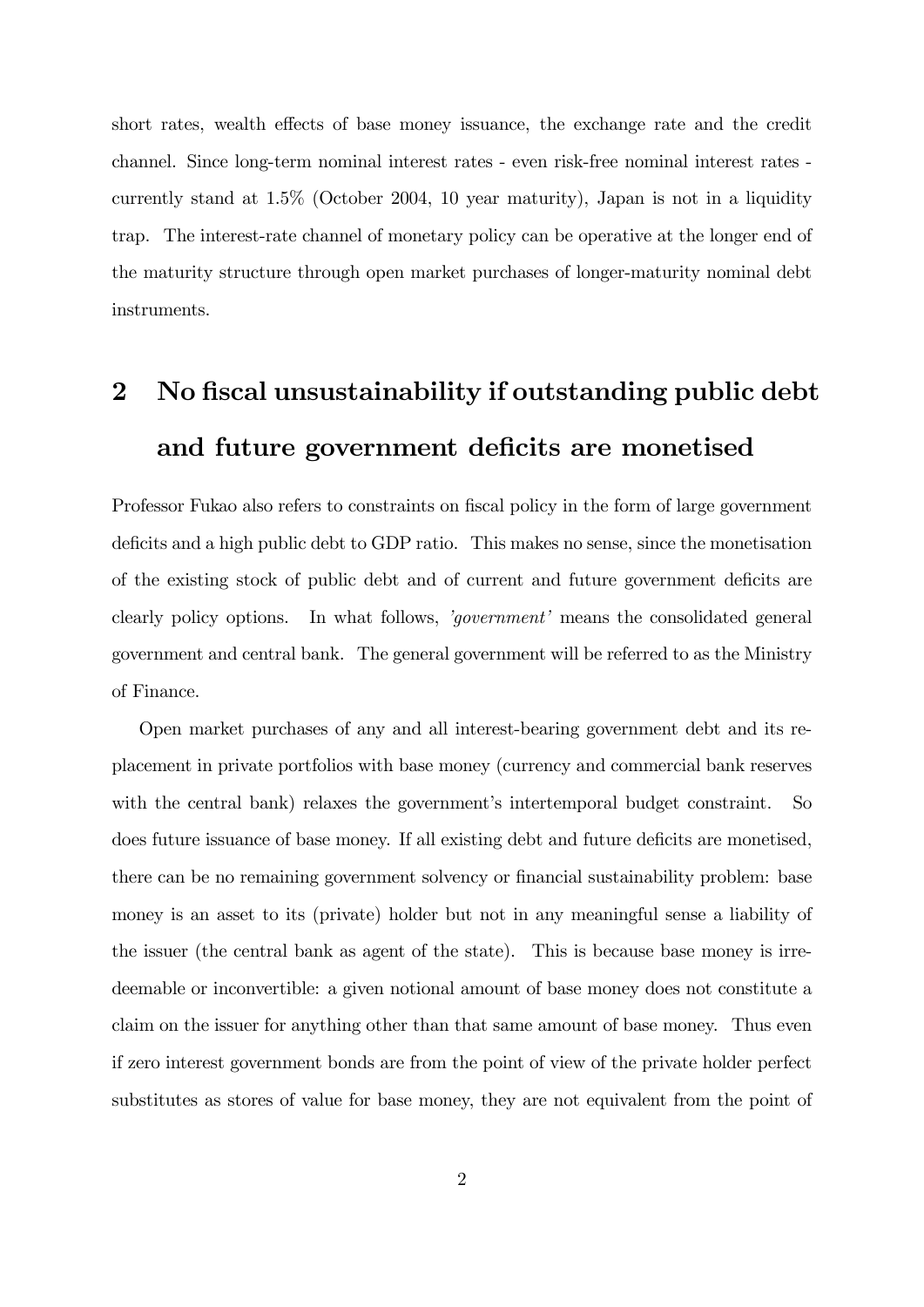view of the government's intertemporal budget constraint (see Buiter (2003, 2005): the present value of the terminal stock of non-monetary financial government debt has to be redeemed in the long run; the present value of the terminal stock of base money liabilities does not have to be redeemed, even in the long run. There cannot be a problem associated with servicing yen-denominated Japanese government debt, or with financing future Japanese government deficits, as long as the government knows how to print money (issue base money). A failure to monetise debt or deficits despite the presence of unwanted deflation can only reflect a dismal failure of the monetary and fiscal authorities (the Bank of Japan and the Ministry of Finance), to co-ordinate their actions. It is most surprising to note that after a 25.7% increase during 2002 and a 16.4% increase in 2003, the rate of growth of the stock of base money in Japan has fallen to 4.7% (YoY) in September 2004.

If the monetisation of the entire stock of Japanese yen-denominated non-monetary debt held outside the consolidated general government and central bank does do the job of getting inflation going, it is technically possible to widen the range of financial and/or real assets the authorities purchase through the issuance of additional base money (see Buiter (2004b)). If these instruments are liabilities of the Japanese state there would be no governance issues. Purchasing foreign currency-denominated Önancial liabilities issued by foreign governments/official agencies (basically generalised non-sterilised foreign exchange purchases would also create few governance issues. It would be more problematic if the Japanese were to expand on its past practice of purchasing private liabilities - be they bonds, loans, equity, mutual funds or real estate investment trusts. Unless the government could limit itself to purchasing broadly-based indices of financial instruments, relative asset prices could be distorted by its interventions. In addition, if equity were part of the menu, back-door socialisation of the means of production, distribution and exchange creates a worrying precedent. No government could credibly commit itself to put into a blind trust the private equity it acquired as part of its extended open market purchases of just about everything.

Assume all Japanese public debt has been retired through open market purchases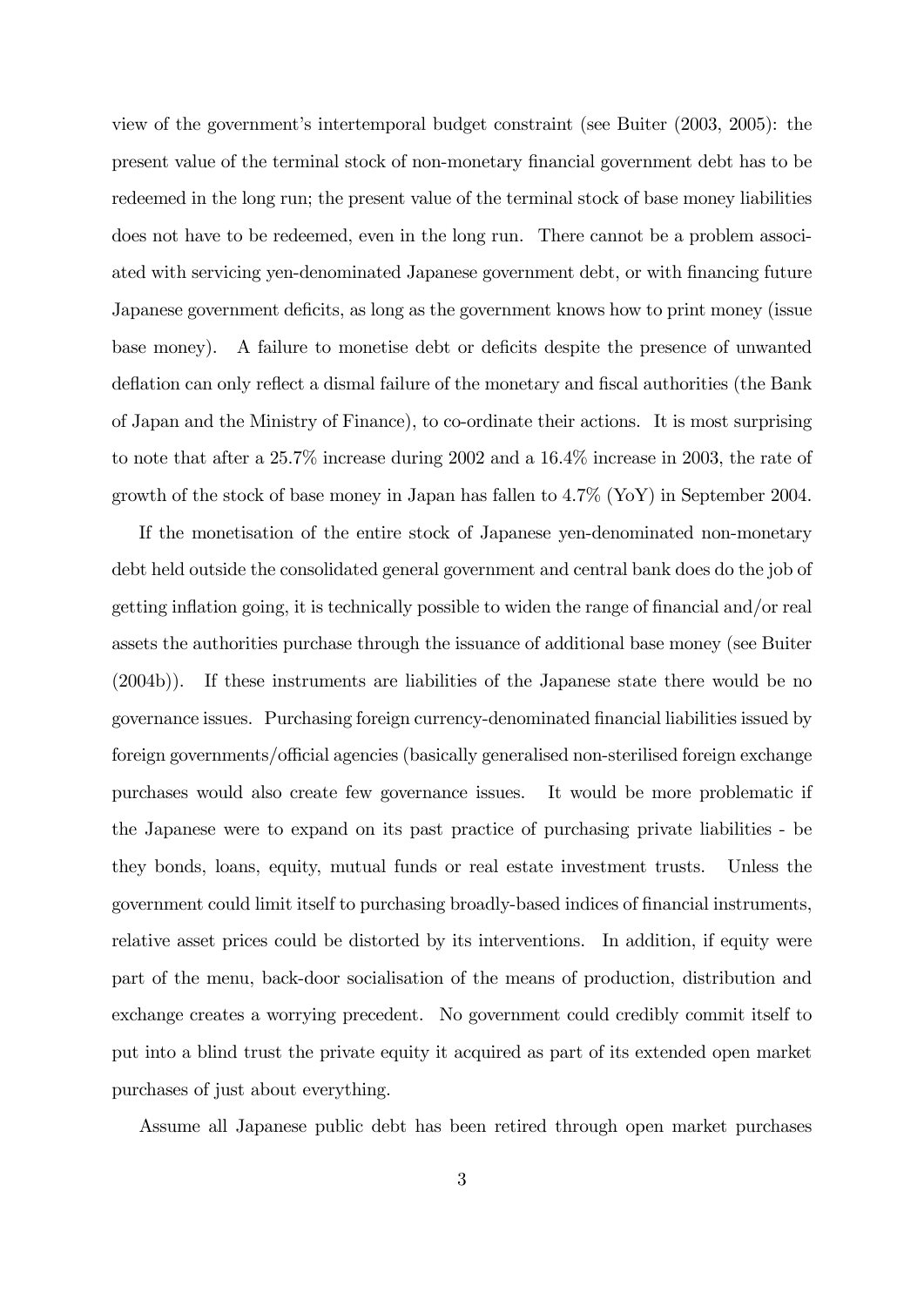Önanced with monetary base issuance. Assume even that the Japanese government has purchased all Önancial and real wealth held by the Japanese private sector, which now only holds base money as an asset. Assume that even then nominal interest rates (at all maturities) remain stuck at the zero floor. Assume even that further tax cuts or transfer payments targeted at households, again Önanced by base money issuance, do not stimulate private consumption demand (this would, of course, violate every theory of consumption behaviour, from the most Keynesian to the inÖnite-lived representative permanent income consumer. Assume that Feldstein's temporary VAT or sales tax cut, complemented with the credible announcement of a present-value-of-revenue-neutral future increase in this tax also leaves consumers unmoved. What can then be done to stimulate demand? The answer is clear, if the floor is too high, lower the floor.

## 3 Negative nominal interest rates: tax currency only

Professor Fukao makes his negative interest rate proposal unnecessarily complicated by arguing that all government-backed Önancial assets (bank deposits, government bonds, postal savings, cash etc.) should be taxed at a high enough rate to make their after-tax real rate of return negative, despite the ongoing deflation. In fact all that has to be taxed is cash -base money. The other government Önancial liabilities should be monetised, that is, turned into base money. This avoids any legal complications. It may well be necessary in order to achieve this to allow non-bank private agents (even households) to have accounts with the central bank. On the accounts with the central bank (including the familiar commercial bank reserves held with the central bank), negative interest can be paid by electronically debiting the accounts - an administratively costless procedure. Taxing currency is slightly messier, but is also not beyond the realm of the possible.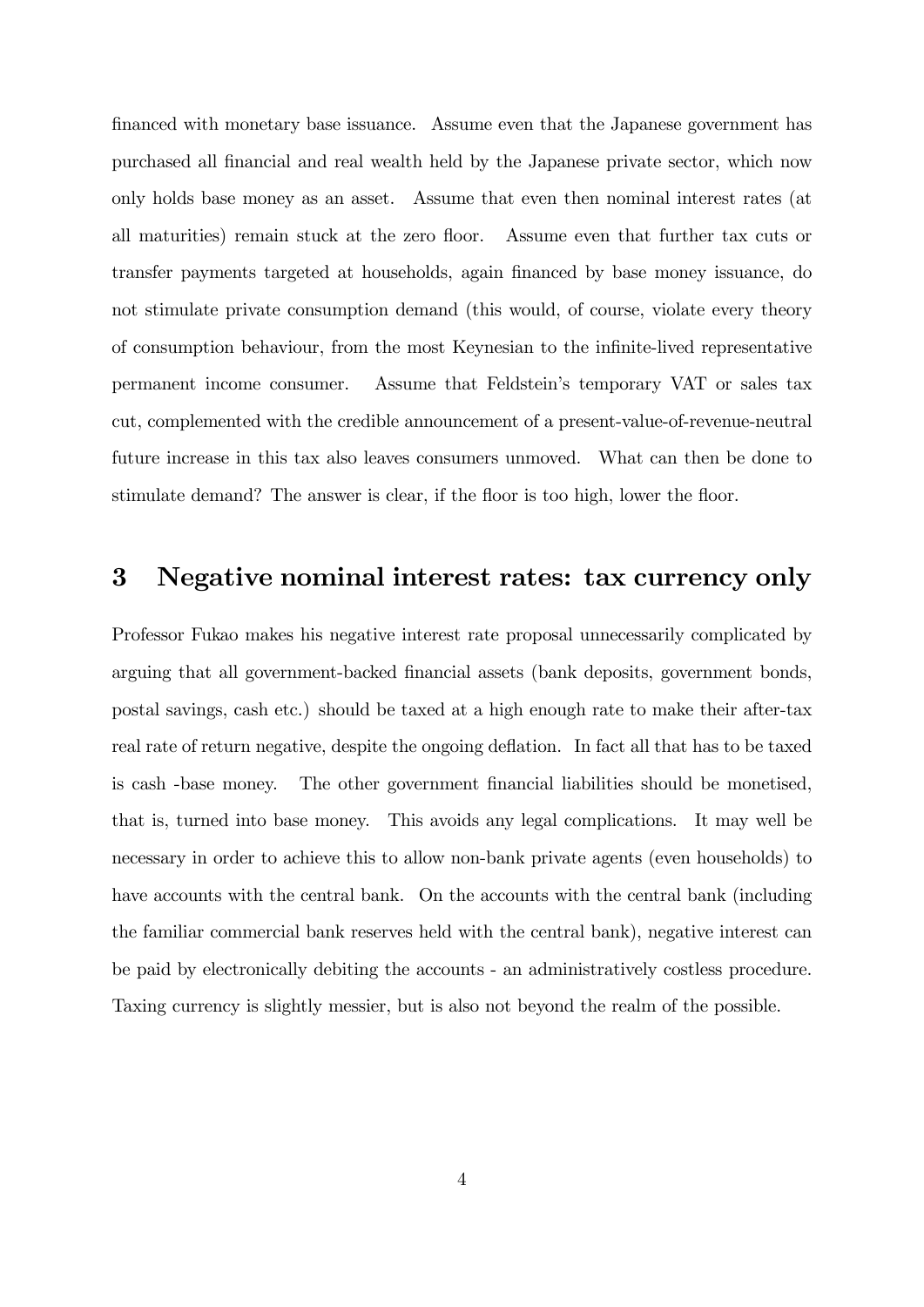# 4 Two mechanisms for paying negative interest on currency

#### 4.1 A carry tax on currency in the spirit of Gesell

Let i be the one-period risk-free nominal interest rate on bonds,  $i<sub>C</sub>$  the one-period nominal interest rate on currency,  $i_R$  the one-period nominal interest rate on bank reserves with the central bank.  $\gamma$  is the carry cost (storage, insurance, taxes) per dollar invested in bonds,  $\gamma_C$  carry costs per dollar invested in currency and  $\gamma_R$  carry costs per dollar invested in reserves. If currency and reserves yield non-pecuniary returns that are at least as high as those on bonds, then no-arbitrage implies that the following weak inequality must hold:

$$
1 + i \ge \max\left\{ \left( \frac{1 + \gamma}{1 + \gamma_C} \right) (1 + i_C), \left( \frac{1 + \gamma}{1 + \gamma_R} \right) (1 + i_R) \right\} \tag{1}
$$

It is clear that  $\gamma_C > \gamma \geq \gamma_R$ . It therefore follows that the nominal interest rate on bonds could be below the nominal interest rate on currency by an amount given by the carry cost differential. Assuming that the carry cost of currency are higher than those on bonds, the nominal interest rate on bonds can be below the nominal interest rate on currency by an amount given by the carry cost differential. In practice, with the nominal interest rate on currency equal to zero, the lower floor on the nominal interest rate on bonds is some small negative number. For concreteness, in what follows, carry costs will be ignored.

The reason it is difficult to pay interest, positive or negative on currency is that currency is a negotiable bearer bond. Its holder is anonymous: his identity is not known to the issuer - the central bank. Commercial bank balances with the central bank (reserves) are what I have called elsewhere (Buiter and Panigirtzoglou 2001, 2003) registered Önancial instruments or securities. The identity of the owner (the creditor) is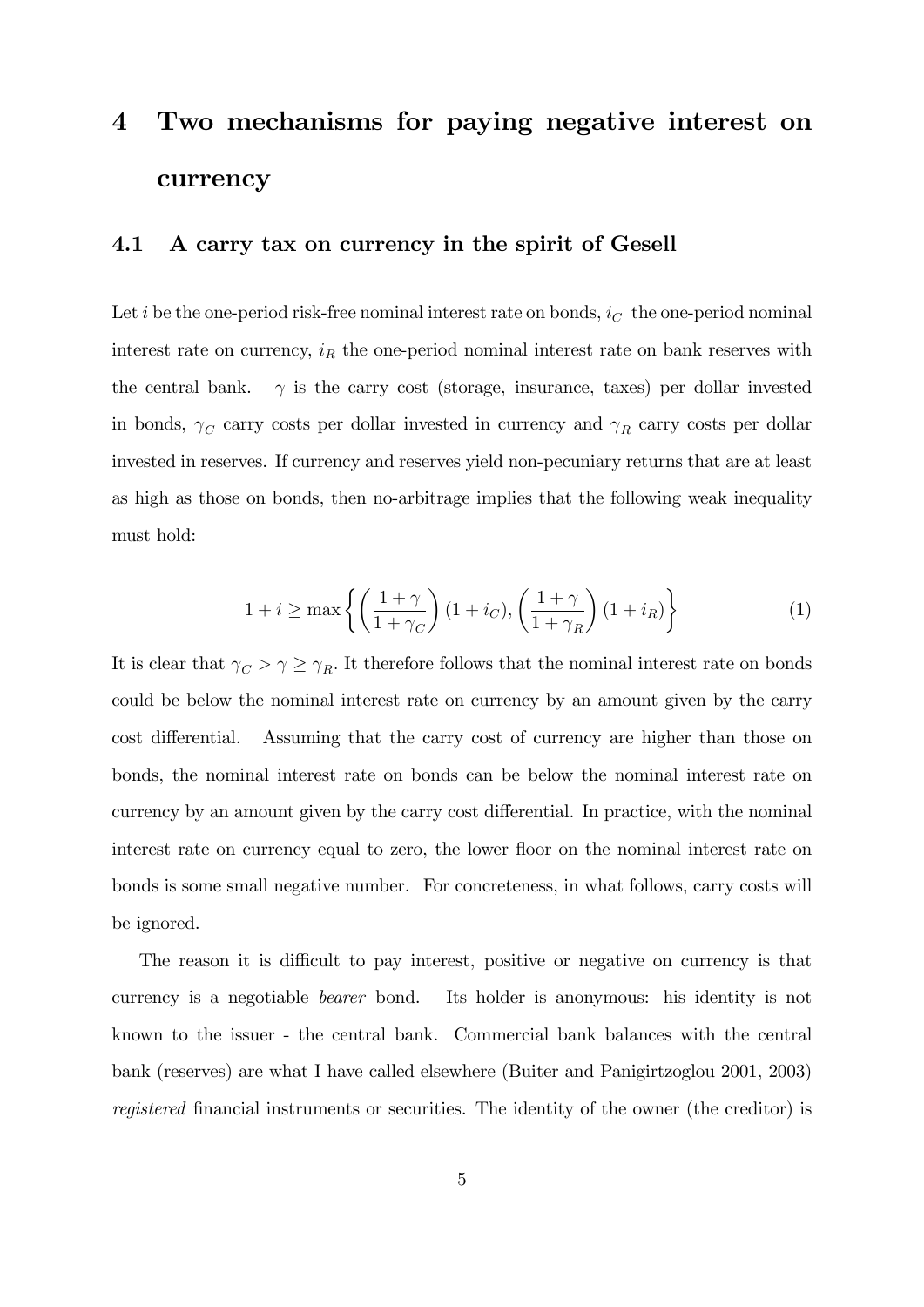known to the issuer (the borrower). Interest, whether negative or positive, can be paid on reserves with effectively zero marginal cost, by electronically debiting or crediting the accounts.

For negotiable bearer bonds, since the owner cannot be identified, the financial instrument must be clearly identifiable as being current (interest payable (due) has been paid (received) once and once only. With positive nominal interest rates, the bearer of the bearer bond was prevented from presenting it multiple times for payment of the interest, by clipping coupons off the paper certificate. With negative interest rates, the holder must be induced to come forward to pay the issuer. For currency, a declaration by the issuer that the currency expires after a certain date unless it has been marked (stamped) to indicate it is current on its interest obligations does not provide a sufficient incentive for the holder to come forward to pay the interest due. The reason is that, with intrinsically worthless fiat currency, the currency will have the value the private holders collectively believe it to have, regardless of what the authorities may declare. It is true that by removing legal tender status from 'old' or unstamped currency, the authorities may be able to jolt the value attributed by the private holders of the old currency, but it is not enough for the authorities to simply announce an expiration date for old, unstamped currency for it to become worthless after that date in the eyes of the holders. There has to be a credible penalty (e.g. the threat of confiscation or other fines) attached to the possession of unstamped, overdue currency, for the payment of negative interest on currency to be possible. This would make paying negative interest on currency an administrative costly and intrusive process. Early proposals for such a carry tax on currency can be found in Gesell (1916) and Fisher (1933). Recent revivals can be found in Buiter and Panigirtzoglou (2001, 2003) and Goodfriend (2000).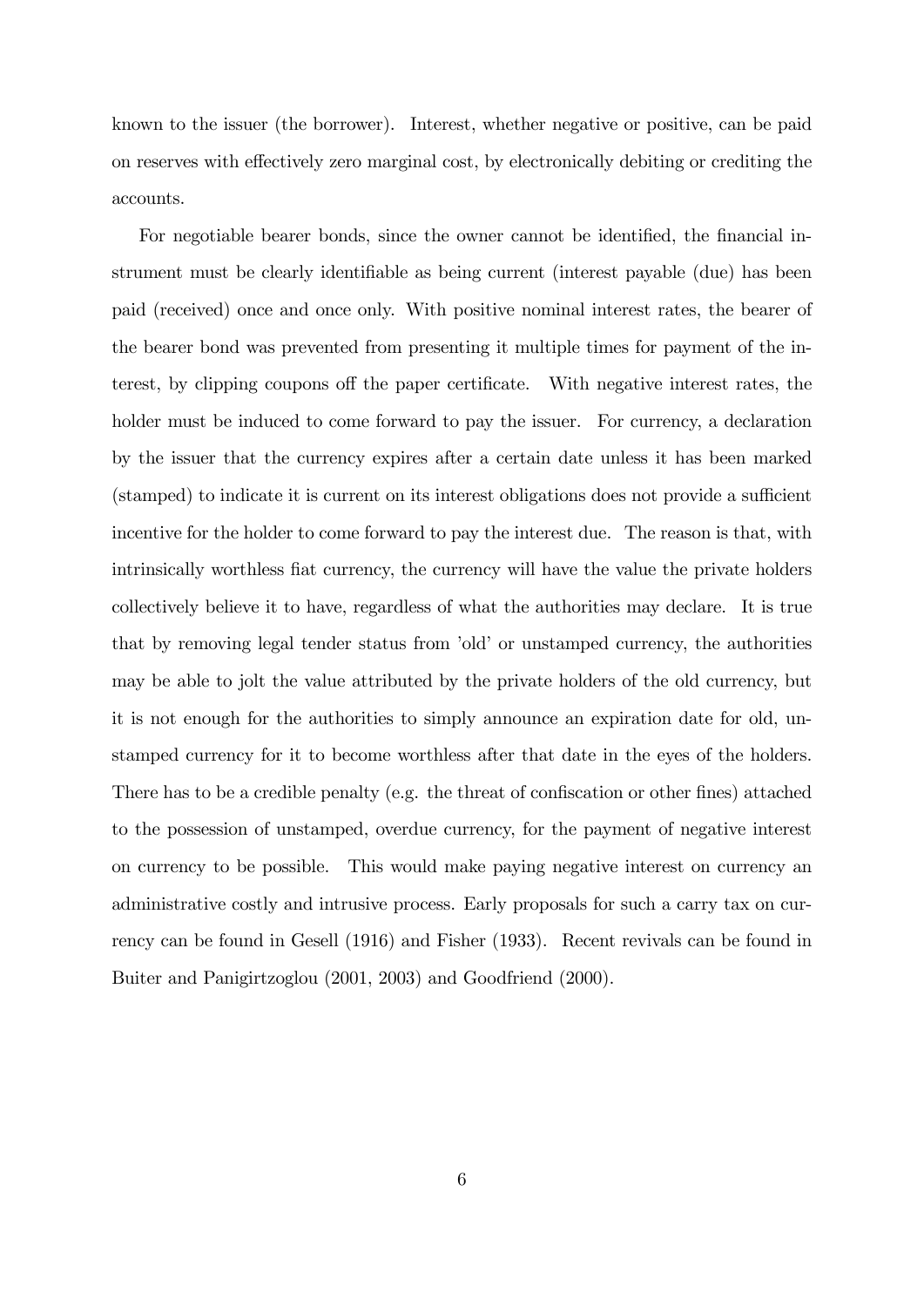#### 4.2 A parallel virtual currency in the spirit of Eisler

A completely different method for removing the zero bound on nominal interest rates has recently been proposed by Davies (2004). In his note, Davies sketches a proposal for removing the zero lower bound on nominal interests rates that does not require the payment of negative interest rates on currency. Davies attributes the proposal to Eisler (1932) (see also Einaudi (1953), Gaitskell (1969) and Boyle (2002)). The Eisler proposal has been fleshed out and developed formally in Buiter (2004a). A brief summary follows:

In the benchmark (pre-Eisler) economy, there is currency (sterling, say) with a zero nominal interest rate. Ignoring carry costs, the risk-free nominal interest rate on nonmonetary securities (sterling bonds, say),  $i_{t+1,t}^{\mathcal{L}}$ , cannot be lower than zero.

$$
i_{t+1,t}^{\mathcal{L}} \geq 0. \tag{2}
$$

The instrument of the monetary authorities is either the nominal quantity of sterling base money or the nominal interest rate on short sterling bonds.<sup>1</sup> Descriptive realism makes  $i_{t+1,t}^{\mathcal{L}}$  the monetary instrument in the sterling economy. The authorities unbundle the means of payment/medium of exchange role of money from its numéraire or unit of account function. All sterling notes and coins are retired, so sterling currency no longer exists in physical form (or even in disembodied, virtual form as balances held in an electronic ledger). The constraint that the nominal interest rate on sterling bonds cannot be below the interest rate on sterling currency has become moot. Sterling continues to be the numÈraire in the price and wage contracts that matter, and the authorities continue to pursue a price level or ináation target for the sterling price index, using the short sterling interest rate as the instrument.

The authorities also introduce a new currency, drachma say, which takes on the means

<sup>&</sup>lt;sup>1</sup>Base money includes commercial bank sterling balances held with the central bank as well as sterling currency (and coint). Such balances held in electronic ledgers are not 'bearer bonds'. The Central bank knows the identity of each account holder and the balance outstanding. Paying interest on commercial bank balances held with the central bank is easy and effectively costless. Formally, such balances are either ignored in what follows, or they are perfect substitutes for sterling bonds but not for currency (in retail transactions etc.).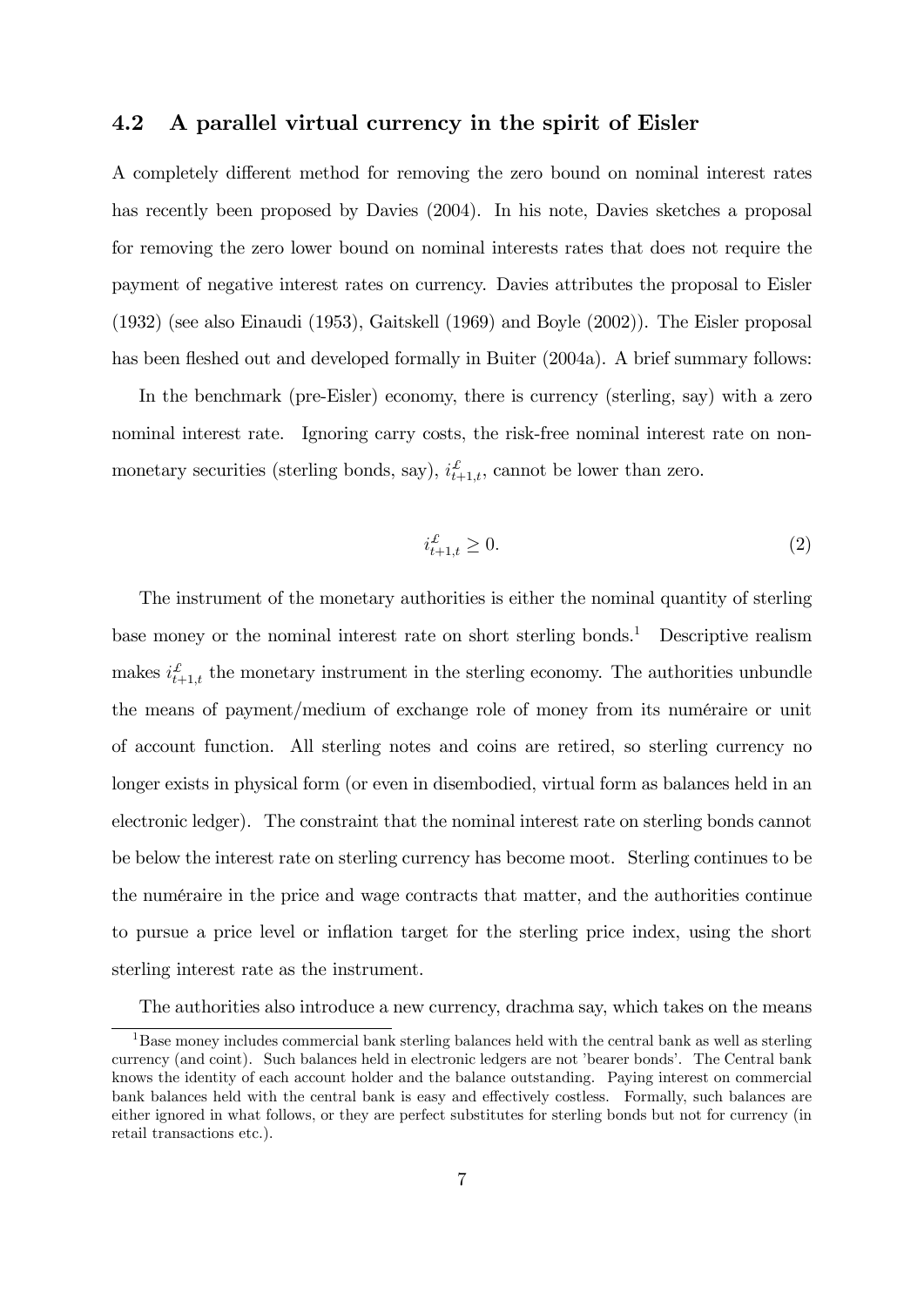of payment and medium of exchange role formerly performed by sterling currency.<sup>2</sup> The nominal interest rate on drachma currency is zero, as it would be equally awkward to pay interest on drachma currency as on sterling currency. The authorities issue drachma bonds with a one-period risk-free nominal interest rate  $i_{t+1,t}^d$ . This rate is subject to the zero lower bound:

$$
i_{t+1,t}^d \ge 0. \tag{3}
$$

The authorities also continue to issue sterling bonds. Sterling has disappeared as means of payment and medium of exchange, but it continues to exist as the unit of account of some of the government's interest-bearing liabilities. If drachma bonds and sterling bonds can both be issued by the private sector, their risk-adjusted returns should be equalised. Since both  $i^{\mathcal{L}}$  and  $i^d$  are risk-free interest rates, they are linked by covered interest parity (CIP). Let  $S_t$  be the period-t spot exchange rate between sterling and drachma (defined as the number of drachma per unit of sterling) and  $F_{t+1,t}$  the period t one-period forward exchange rate. Then

$$
1 + i_{t+1,t}^{\mathcal{L}} = \frac{S_t}{F_{t+1,t}} (1 + i_{t+1,t}^d)
$$
\n<sup>(4)</sup>

The authorities have three instruments: the nominal interest rate on sterling bonds and the spot and forward exchange rates between sterling and drachma. Given these three, the nominal interest rate on drachma bonds is determined as

$$
1 + i_{t+1,t}^d = \frac{F_{t+1,t}}{S_t} (1 + i_{t+1,t}^{\mathcal{L}}) \text{ if } \frac{F_{t+1,t}}{S_t} (1 + i_{t+1,t}^{\mathcal{L}}) \ge 0 \tag{5a}
$$

$$
= 0 \text{ if } \frac{F_{t+1}}{S_t} (1 + i_{t+1,t}^{\mathcal{L}}) < 0 \tag{5b}
$$

 ${}^{2}$ In a modern economy with a well-developed financial, payments, clearing and and settlement systems, only a small fraction of legitimate transactions (mainly at the retail level) involve the exchange of currency.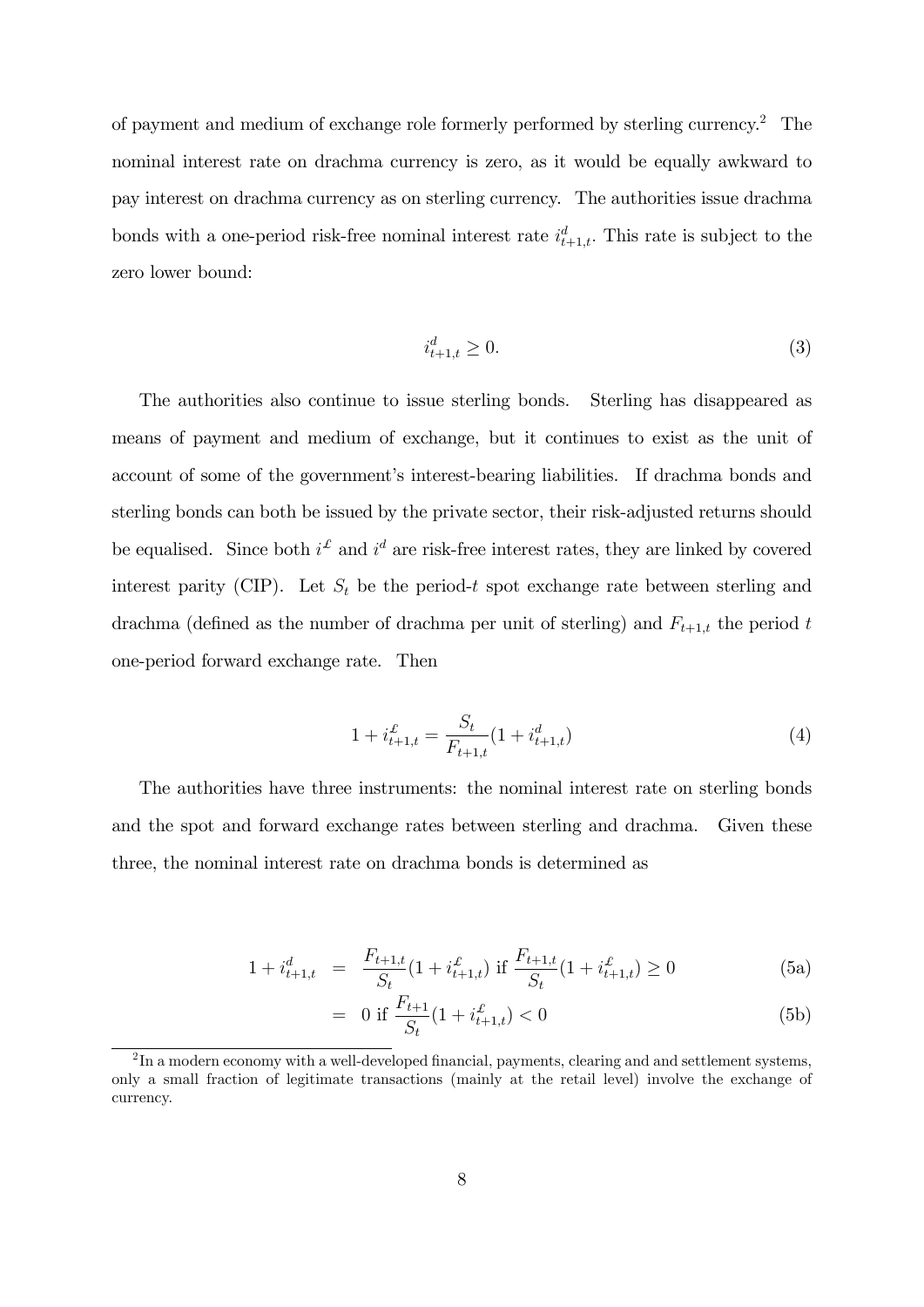Given the nominal interest rate on drachma bonds and the zero interest rate on drachma currency, the demand for real drachma money balances,  $m^d$ , can be determined. The nominal stock of drachma balances,  $M^d$ , is endogenously determined as the product of the real stock of drachma currency and the drachma price level,  $P<sup>d</sup>$ :<sup>3</sup>

$$
M_t^d = P_t^d m_t^d. \tag{6}
$$

Let  $\varphi_{t+1,t} \equiv \frac{F_{t+1,t}-S_t}{F_{t+1,t}}$  be the (proportional) forward premium on sterling vis-à-vis drachma. A negative nominal interest rate on sterling bonds can be implemented even if the nominal interest rate on drachma bonds is constrained by the zero lower bound on drachma nominal interest rates. If, for instance,  $i_{t+1,t}^d = 0$ , then  $i_{t+1,t}^d = -\varphi_{t+1,t}$ . By setting the forward price of sterling above its spot price (by 'appreciating' sterling relative to the drachma), that is, by setting  $\varphi_{t+1,t} > 0$ , the nominal interest rate on sterling bonds can always be set by the authorities at any desired negative level, even when the nominal interest rate on drachma bonds is bounded from below by zero. The forward rate cannot, of course, be set independently of the (expected) path of future spot rates. In efficient Önancial markets, the following relationship holds between the sterling interest rate, the drachma interest rate and current and future spot exchange rates:

$$
\frac{1+i_{t+1,t}^{\mathcal{L}}}{1+i_{t+1,t}^d} = E_t \left( \frac{S_t}{S_{t+1}} \right) + \frac{Cov_t \left( u'(c_{t+1};.) \frac{P_t^{\mathcal{L}}}{P_{t+1}^{\mathcal{L}}}, \frac{S_t}{S_{t+1}} \right)}{E_t \left( u'(c_{t+1};.) \frac{P_t^{\mathcal{L}}}{P_{t+1}^{\mathcal{L}}} \right)}.
$$
(7)

Here  $Cov_t$  and  $E_t$  are, respectively, the conditional covariance and the conditional expectation operator,  $P_t^{\mathcal{L}}$  is the period-t general price level and  $u'(c_{t+1};.)$  is the period  $t+1$ marginal utility of consumption of the representative investor. If there is no uncertainty about the future spot exchange rate, the conditional covariance in (7) is zero and uncovered interest parity (UIP) prevails. The same applies if investors are risk-neutral

 $3$ If nominal prices and wages are freely flexible, the nominal drachma price level and the nominal stock of drachma currency will both be indeterminate when the nominal interest rate on drachma currency is set by as a function of real variables only.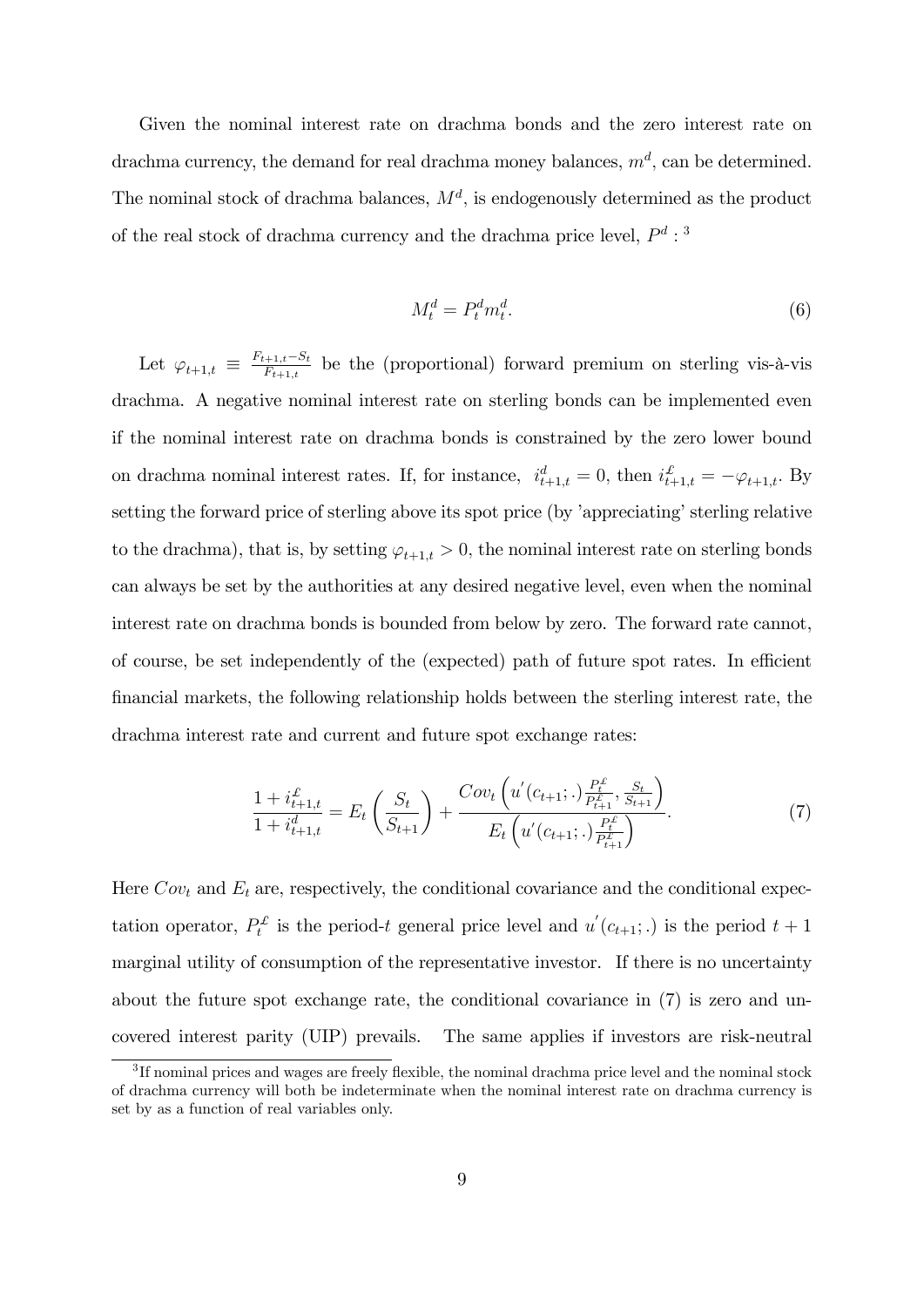$(u'(c, .) = 0$  and currency appreciation and sterling inflation rates are uncorrelated):

$$
\frac{1 + i_{t+1,t}^{\mathcal{L}}}{1 + i_{t+1,t}^d} = E_t \left( \frac{S_t}{S_{t+1}} \right)
$$
\n(8)

Davies argues that since, by assumption (presumably by government flat or decree), sterling remains the unit of account, it is the sterling price level whose behaviour (stability, low inflation) the authorities continue to target. For that reason, the fact the nominal interest rate on sterling bonds is no longer subject to the zero lower bound is what matters, rather than the fact that the nominal interest rate on drachma bonds is now subject to the zero lower bound..

Whether or not Davies's proposal is of practical interest rests on one technical assumption and on two key behavioural assumptions. Both behavioural assumptions are contestable. The technical assumption is that the monetary authorities can fix the relative spot and forward prices of sterling and the drachma even though sterling currency no longer exists. The first key behavioural assumption is that the monetary authorities determine what the (unique) unit of account used for private contracting in the economy is. Specifically, sterling remains the (unique) unit of account even though the drachma is now the medium of exchange and means of payment. The second key behavioural assumption is that it is the behaviour of the price level in terms of this unit of account (sterling) or the rate of ináation of this price level that matters for economic welfare and that it therefore the sterling price level/rate of inflation that is or should be targeted by the monetary authorities.

## 4.3 How do the authorities set the sterling-drachma exchange rate in the Eisler economy?

In normal parlance, the sterling-drachma exchange rate refers to the exchange rate of the sterling currency for drachma currency. This definition cannot apply in the Eisler economy, since here sterling currency no longer exists. To peg the relative price of two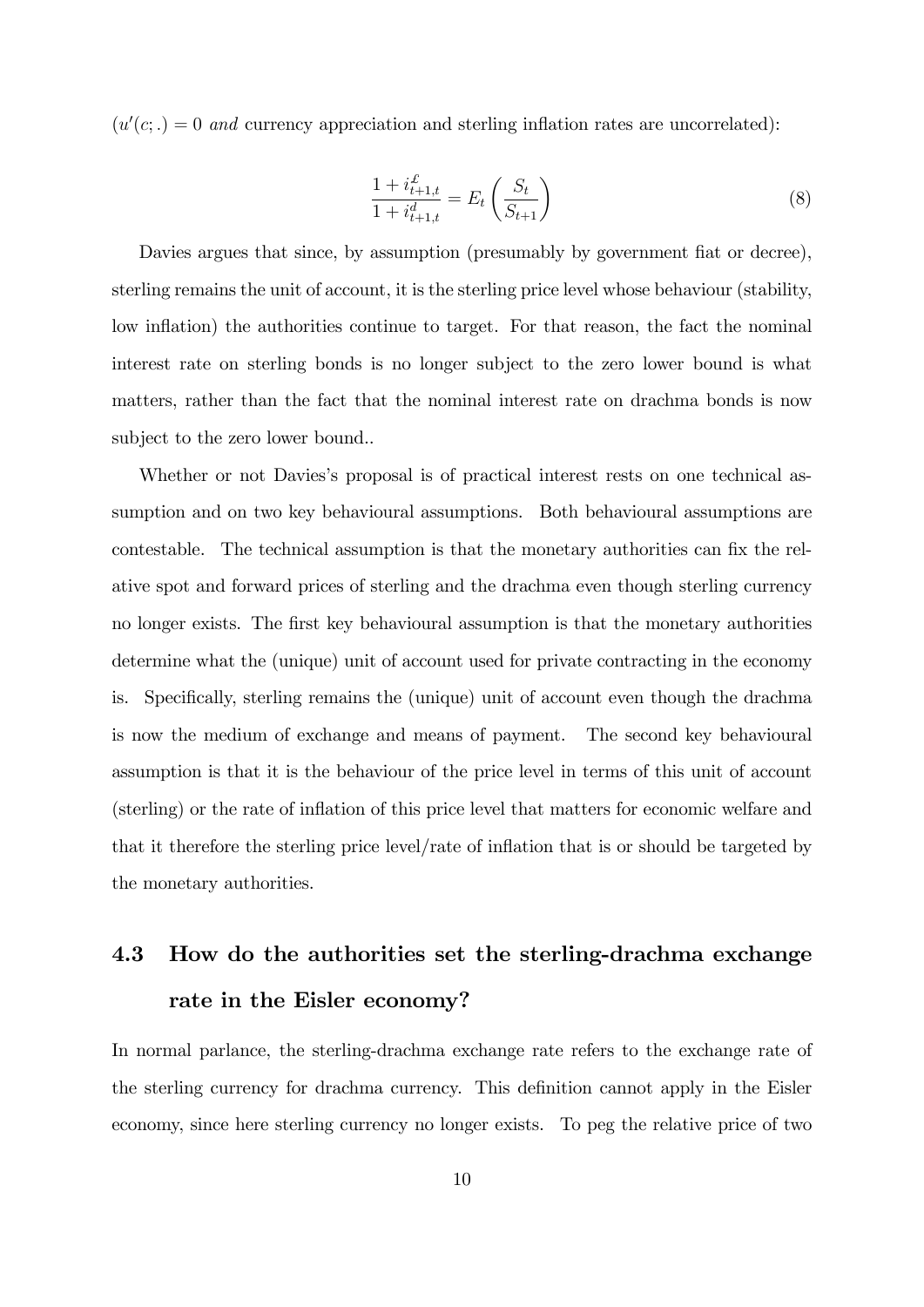currencies (as for any two commodities) the price Öxing agency has to be willing and able to supply or absorb any amount demanded or supplied by the other market participants at that price. Since sterling currency no longer exists, Öxing the relative price of sterling currency and drachma currency is not possible in the Eisler economy.

This turns out not to be a substantive objection, however. The solution can be found in Woodford's  $(17)$  characterisation of a cashless economy. In such an economy, currency no longer exists but the government still issues a financial instrument that can be interpreted as the other (non-currency) component of the monetary base: commercial bank balances held with the central bank or bank reserves for short. Unlike currency, reserves are not negotiable bearer bonds: the identity of their owner is known to the issuer (the central bank). It is therefore trivial to pay interest, at a positive or a negative rate on reserves. The unit of account in terms of which these reserves are denominated is the same as that of the defunct currency - sterling in the Eisler model.<sup>4</sup> The authorities issue or purchase this sterling-denominated Önancial instrument on demand at the relative spot price of sterling and drachma,  $S_t$ , and the relative forward price,  $F_{t+1,t}$ , that they set. The sterling-drachma exchange rate is therefore the exchange rate of a unit of sterling reserves for a unit of drachma currency. The further assumption is then made that sterling bank reserves and sterling bonds are perfect substitutes in private portfolios. Therefore, a unit of sterling means (is) a unit of the sterling bond. In the Eisler economy the numéraire is the one-period risk-free sterling bond or, more precisely, a unit of the one-period risk-free sterling bond defines the numéraire. Since a unit of drachma currency buys one unit of drachma bonds, the sterling-drachma exchange rate is also the exchange rate of a unit of risk-free sterling reserves (or a unit of the risk-free one-period sterling bond) for a unit of risk-free one-period drachma bonds.

<sup>&</sup>lt;sup>4</sup>The authorities could denominate these reserves in terms of anything physical, virtual or imaginary. We use the name sterling because it fits the example we are discussing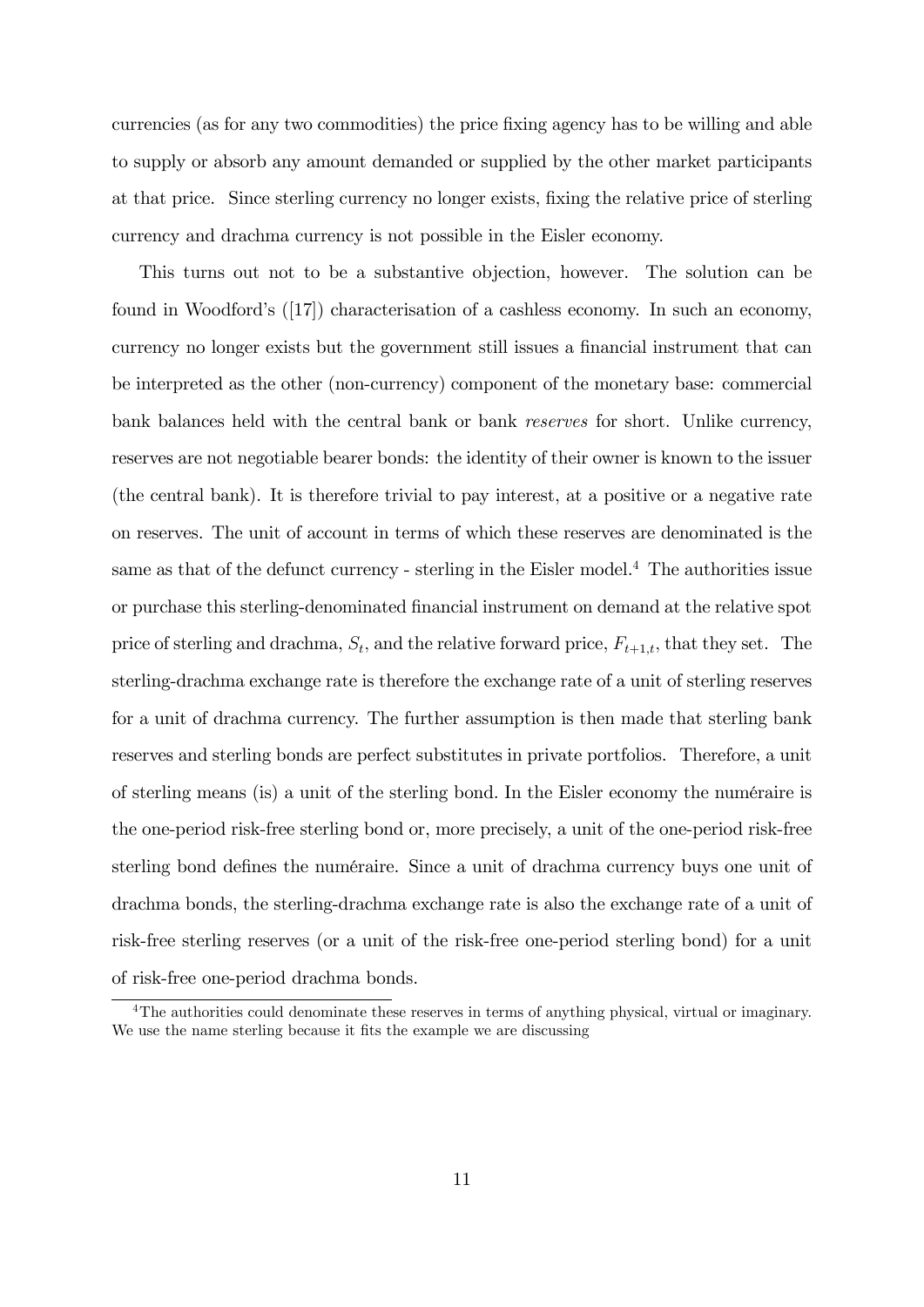#### 4.4 Who or what determines the numéraire?

Davies assumes that the government (the monetary authorities) determines what the unique unit of account in the economy is. " The monetary authorities could withdraw all existing cash while maintaining the existing monetary unit of account;" (emphasis added). How would they do this? The government certainly can choose units of account (or a single unit of account) in terms of which one or more of its own financial liabilities are defined. It can declare certain financial instruments (including some of its own liabilities) to be legal tender, and it can decide what should be the unit of account that define the Önancial instruments that have legal tender status. It can choose the units of account used to define tax liabilities and the instruments that are acceptable for settling tax liabilities. The government may even be able to define the unit of account in a wide range of contracts involving itself and other agents of the state. It is certainly possible that the fact that the government uses a particular unit of account to define some of its financial instruments and insists on the use of that unit of account in most of its transactions with other parties makes is likely that private parties would use that same unit of account in exchanges among themselves.

Possible, but not necessary. Davies points out, correctly and with historical evidence to back it up, that the unit of account used (or used most widely) in a society need not be the unit of denomination of whatever financial instruments are used as means of payment and medium of exchange. It is equally true, however, that the unit of account used most widely in a society need not be the unit used to define (some of) the liabilities of the central bank (or of any other agent of the state). In countries with very high ináation or hyperinflation, the unit of account has often been a more stable foreign currency. The US dollar played that role in Israel during the inflation surge that prompted the (successful) stabilisation plan of July 1985 and in Peru during the hyperinflation that led to the successful stabilisation package of August 1990 (see Buiter (2004a) for a more thorough review of the casual empirical evidence).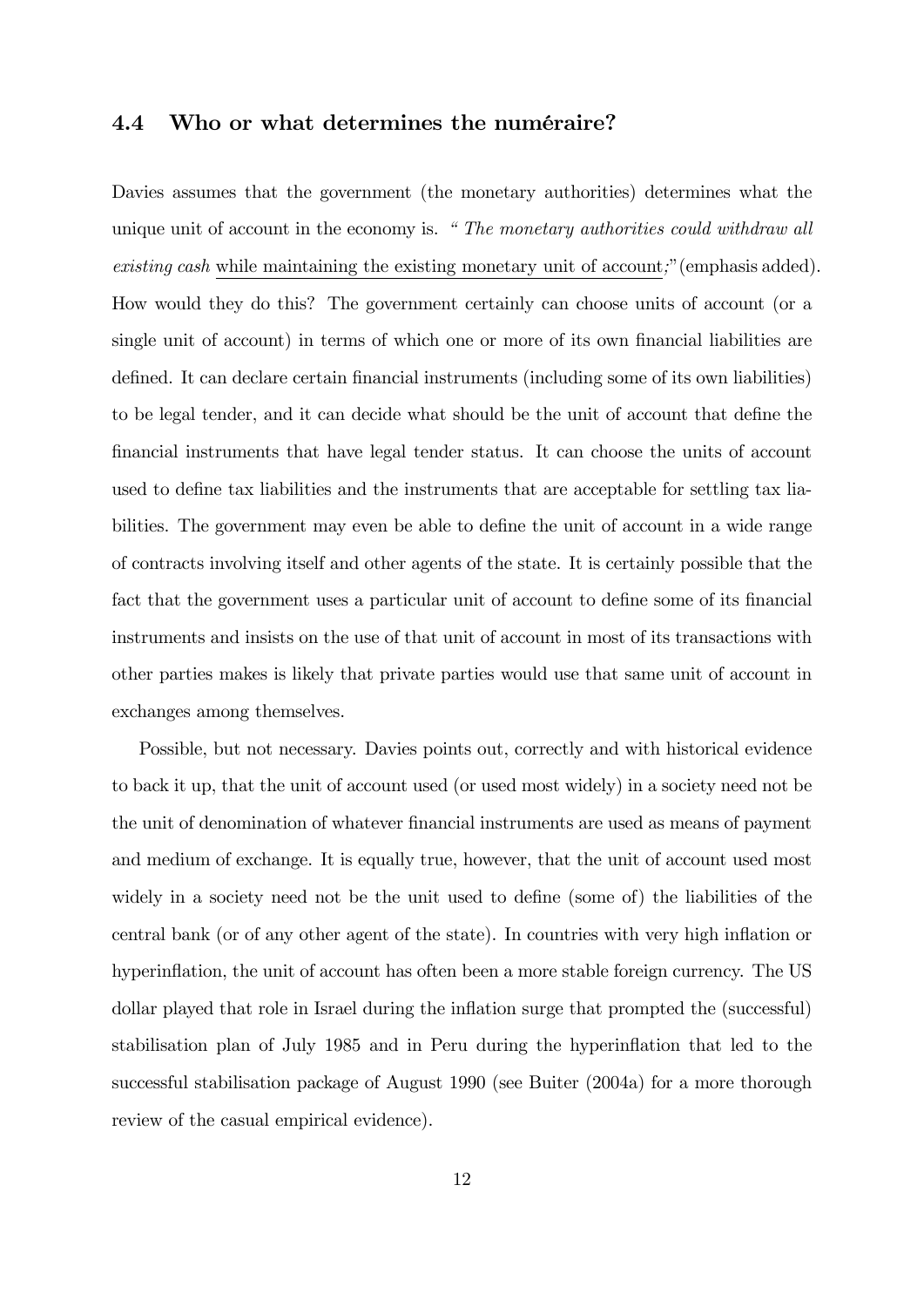Davies is in good company is his misunderstanding both of who or what determines the unit of account and what the implications of a particular choice of unit of account are. Woodford  $[17]$  writes: "... the unit of account in a purely fiat system is defined in terms of the liabilities of the central bank." (Woodford [17], p. 35, emphasis in the original).

What serves as unit of account in private transactions and in the mental arithmetic involved in economic calculation and computation is determined individual choice, conditioned by social convention, not by government decree. The unit or units (there could be more than one) of account that matters for private decision makers is decided by them alone. In conventional economic theory there is no requirement that this unit of account be defined in terms of the liabilities of the central bank or in terms of the media of exchange or means of payment widely used in the economy. There is no requirement that it be something that exists either in the physical world or in the virtual world of cyberspace – it could be something purely imaginary like phlogiston (see Buiter  $[?]$ ). The unit of account used for mental calculus by one private agent need not even be the same as that for other private agents.

Conventional (unbounded rationality) economics has no theory of the numéraire. To explain at a deep level why the numéraire is one thing rather than another, why the numéraire is so often (although not universally) the means of payment and medium of exchange, and why it matters what the numéraire is, would require the abandonment of unbounded rationality. Sterling being used in the Eisler economy as the unit of account by the monetary authorities probably makes it a likely focal point for the numéraire used in private contracts and for private calculations. Drachma being used as the means of payment and medium of exchange also makes it a natural focal point as a private numéraire. Most historical examples from the fiat government money era bundle the government unit of account and means of payment/medium of exchange characteristics into a single object. It is not at all clear *a-priori*, whether the private numéraire would follow the currency or the government numéraire when the government unbundles its unit of account from the currency.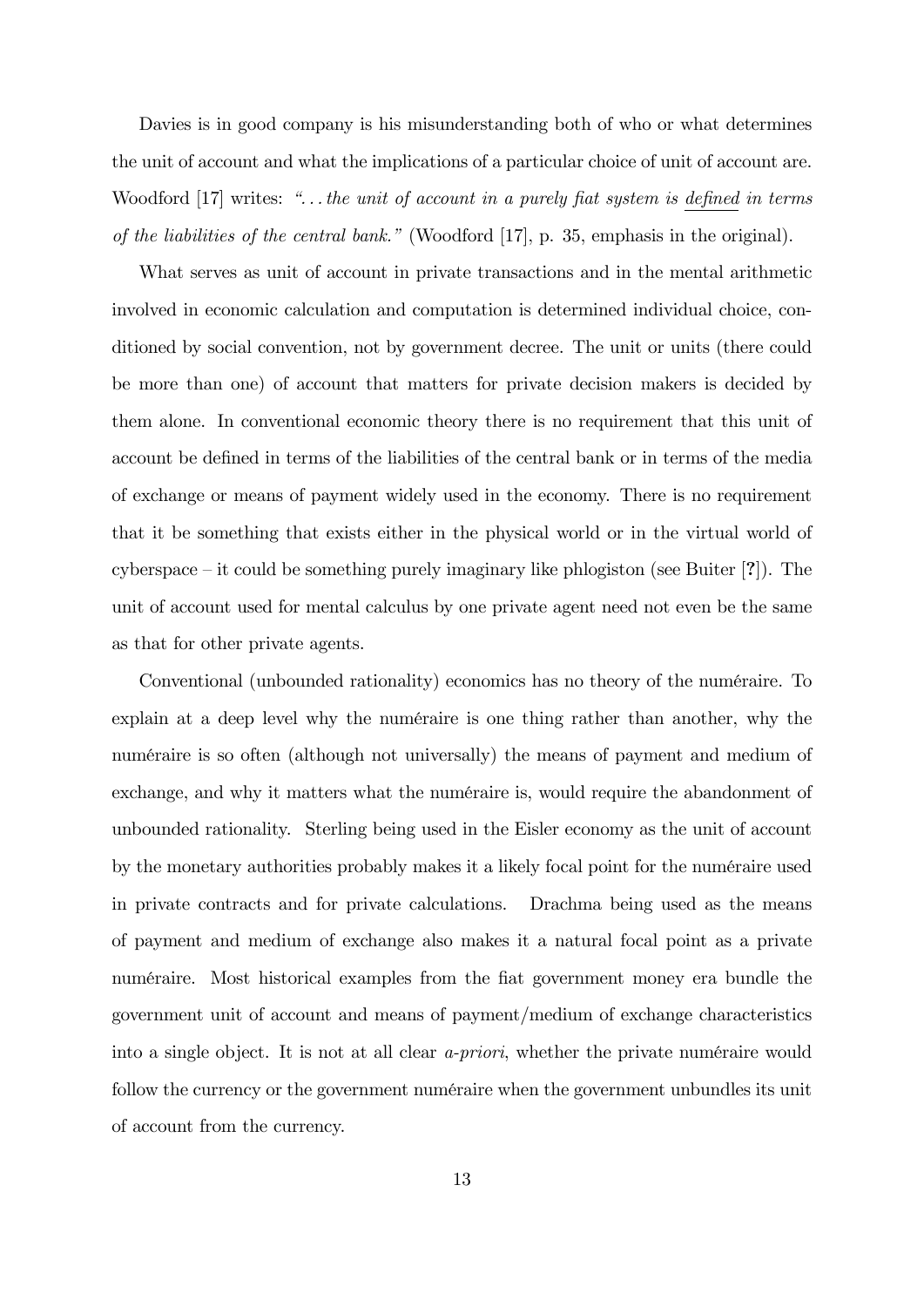Let us, for the sake of argument, suppose that things work out the way Davies and Woodford assume. Sterling remains the unique numéraire for all transactions, public and private in the Eisler economy. Drachma currency performs the medium of exchange and means of payment role. The authorities can use the nominal interest rate on sterling bonds without any zero lower bound constraint to pursue or target the sterling price level or the sterling rate of ináation. The question is: should they? Is the price level or the inflation rate measured in terms of the numéraire (sterling) the relevant price index for economic policy? We assume that the authorities are benevolent and aim to promote (or even maximize) household welfare.

It should be obvious that, unless there are price (or wage) rigidities in terms of the numéraire, the numéraire is of no welfare significance whatsoever. If there are nominal rigidities in terms of the numéraire, and if these rigidities are transferred in the Eisler economy from sterling to the drachma, then there will be a case for the government targeting the behaviour of the price level in terms of the new numéraire. Even then, however, it will not in general be the case that the authorities maximise welfare by pursuing price stability in terms of the numéraire - despite recent assertions to that effect (see e.g. Woodford  $(2003)$ . In Buiter  $(2004c)$  I show that optimal monetary policy consists in implementing Friedmanís optimal quantity of money rule (achieved by setting the pecuniary opportunity cost of holding money equal to zero) and validating or accommodating core inflation - the inflation generated by the constrained price and wage setters in the Calvo model. In the Eisler economy, Friedman's optimal quantity of money rule is achieved when the nominal interest rate on drachma currency equals the nominal interest rate on drachma bonds. If there are Calvo-style nominal rigidities in terms of the numéraire, it is the sterling rate of core price inflation that should be validated. Price stability is only optimal if that core inflation rate happens to be zero - which is assumed by Woodford when he linearises his dynamic stochastic model at a deterministic steady state with zero inflation.

The fundamental weakness in the Eisler proposal for achieving negative nominal inter-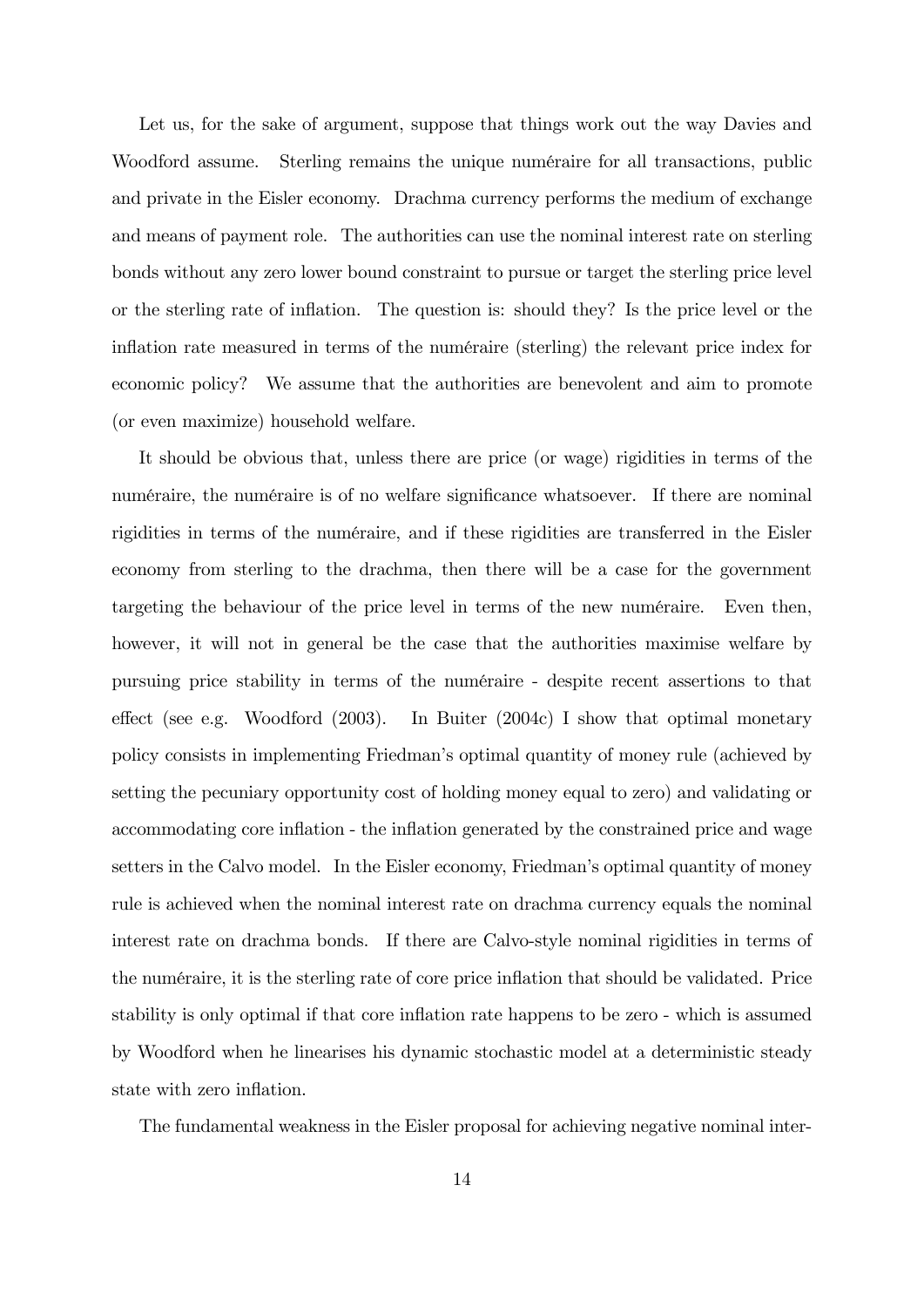est rates are the assumptions (1) that the government determines the numéraire or unit of account (and that although a new currency (the drachma) is introduced, sterling nevertheless remains the numéraire) and  $(2)$  that price stability in terms of that numéraire should be the objective of monetary policy.

### 5 Conclusion

Conventional monetary policy (under which I group not only the fixing of the Repo rate or of a similar short nominal interest rate by the central bank, but also open market operations in government Önancial instruments of all kinds and maturities) was never exhausted in Japan, and there is therefore no urgent case yet for adding negative nominal interest rates to the central bank's policy instrumentarium. Should such a policy ever be implemented it should only apply to the monetary base. Other government liabilities should be monetised rather than taxed. The only administrative problem with paying negative interest rates on the monetary base relates to currency. Here Gesell's proposal for stamping currency seems to be preferable to Eisler's proposal for unbundling the numéraire and means of payment functions of money.

With Japan emerging at last from a decade of stagnation and half a decade of deflation, this may not look like a good time to create the administrative capacity for taxing currency. However, even if today's war is different from yesterday's, it behoves us to keep in mind the fact that in a world dedicated to price stability, there will always be a risk that the zero lower bound on nominal interest rates will become a binding constraint on expansionary monetary policy. Tomorrowís war may be yesterdayís war once again, so institutionalising memory and the capacity to respond to deflationary threats looks like the sensible thing to do.

## References

[1] Boyle, David [2002] (ed.) The Money Changers: currency reform from Aristotle to e-cash, Earthscan, London.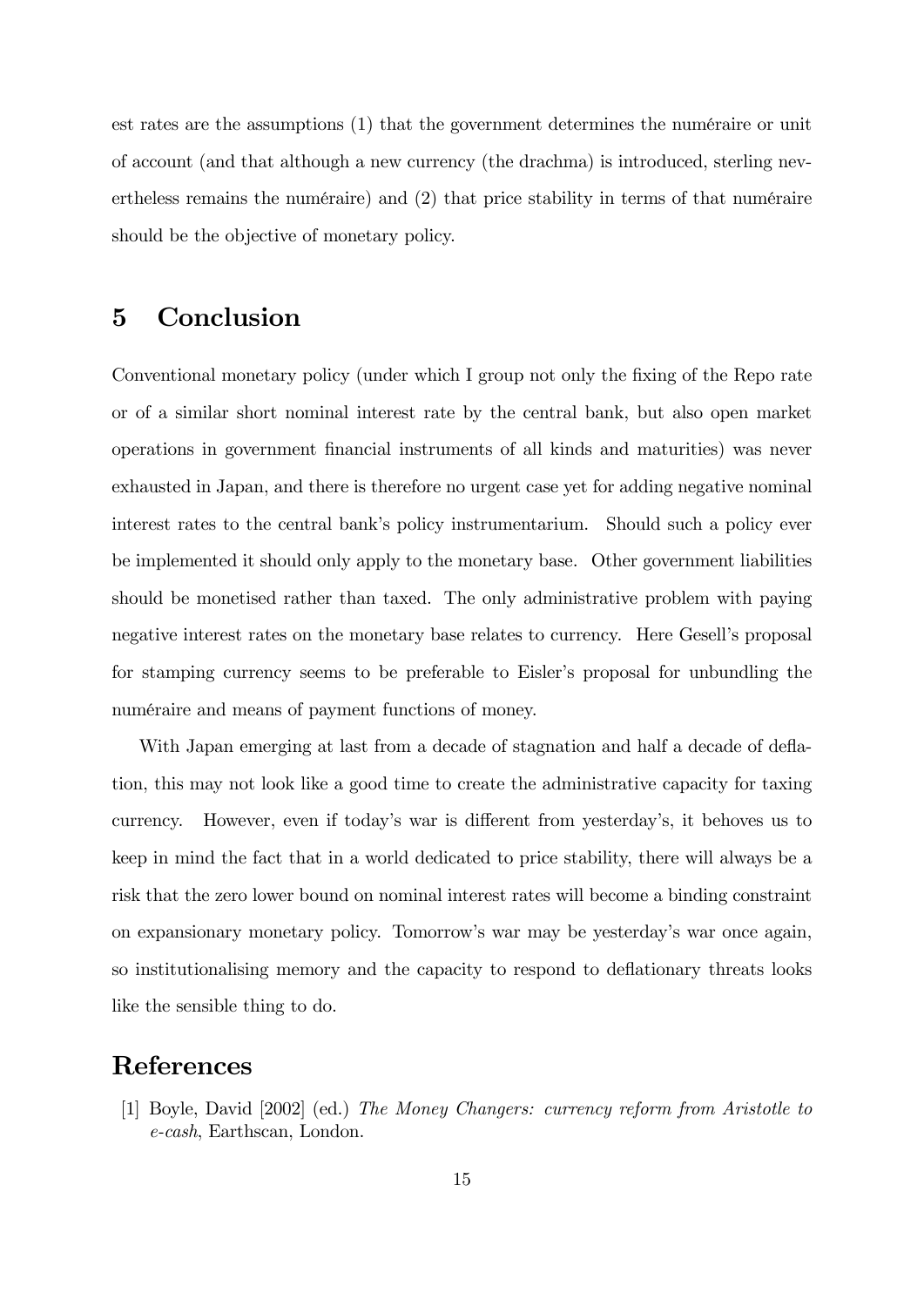- [2] Buiter, W. H. [2003a], "Helicopter Money: Irredeemable Fiat Money and the Liquidity Trap" , NBER Working Paper No. W10163, December 2003.At URL: http://www.nber.org/wbuiter/helinber.pdf .
- [3] Buiter, W. H. [2004a], "Negative Interest Rates by Unbundling Numéraire and Medium of Exchange: is Numérairology the Future of Monetary Economics?". Mimeo, European Bank for Reconstruction and Development, October 2004. At URL: http://www.nber.org/wbuiter/eisler.pdf .
- [4] Buiter, W. H. [2004b], "Should We Worry about Deáation? Prevention and Cure", 2003 McKenna Lecture on International Trade and Economics; Perspective on the Economy. Lowe Institute of Political Economy, Claremont, CA, 2004, At URL: http://www.nber.org/wbuiter/mckenna.pdf
- [5] Buiter, W. H. [2004c], "The elusive welfare economics of price stability as a monetary policy objective: should new Keynesian central bankers pursue price stability", National Bureau of Economics Research Working Paper Series No. 10848, October. URL at: http://www.nber.org/wbuiter/oqm.pdf .
- [6] "New Developments in Monetary Economics: two ghosts, two eccentricities, a fallacy, a mirage and a mythos", Royal Economic Society 2004 Hahn Lecture. NBER Working Paper No. 10524, May 2004. For an abstract, click here ; forthcoming The Economic Journal, Conference Papers, 2005. At URL: At URL: http://www.nber.org/wbuiter/helinber.pdf.
- [7] Buiter, W. H. and N. Panigirtzoglou [2001], "Liquidity Traps: How to Avoid Them and How to Escape Them", in Reflections on Economics and Econometrics, Essays in Honour of Martin Fase, edited by Wim F.V. Vanthoor and Joke Mooij, 2001, pp. 13-58, De Nederlandsche Bank NV, Amsterdam. At URL: http://www.nber.org/wbuiter/geselllast.pdf .
- [8] Buiter, W. H. and N. Panigirtzoglou [2003], "Overcoming the Zero Bound on Nominal Interest Rates with Negative Interest on Currency: Gesellís Solutionî, Economic Journal, 113, October 2003, pp. 723-746. At URL: http://www.nber.org/wbuiter/liqnew.pdf .
- [9] Davies, Stephen [2004], "Comment on Buiter and Panigirtzoglou", mimeo, Research Institute for Economics and Business Administration, Kobe University, May.
- [10] Einaudi, Luigi [1953], "The Theory of Imaginary Money from Charlemagne to the French Revolution," in F. C. Lane and J. C. Riemersma, eds. Enterprise and Secular Change (George Allen and Unwin, New York, pp. 229 -61.
- [11] Eisler, Robert [1932}, Stable Money: the remedy for the economic world crisis: a programme of Önancial reconstruction for the international conference 1933; with a preface by Vincent C. Vickers. London: The Search Publishing Co.
- [12] Fisher, Irving [1933], Stamp Scrip, Adelphi Company, New York.